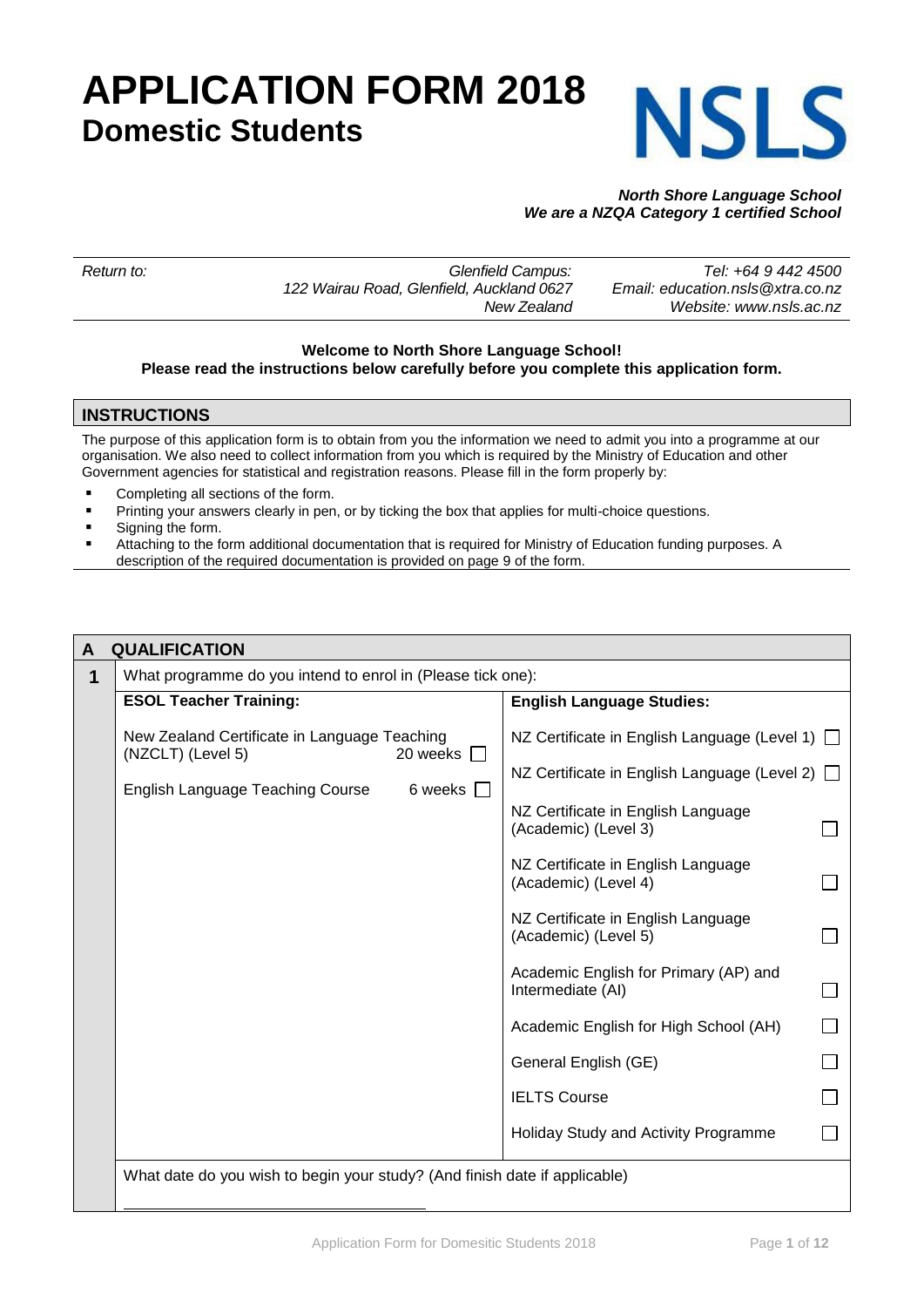| $\overline{2}$          | Have you studied at NSLS before?<br>Yes $\Box$<br>$No \ \Box$                                |                     | If you answered 'yes', what programme did you study? |                                       |                       |                |                                               |               |        |  |
|-------------------------|----------------------------------------------------------------------------------------------|---------------------|------------------------------------------------------|---------------------------------------|-----------------------|----------------|-----------------------------------------------|---------------|--------|--|
| $\overline{\mathbf{3}}$ | Do you intend to study:                                                                      |                     |                                                      | Part time                             |                       | 0R             | Full time                                     |               |        |  |
| $\overline{\mathbf{4}}$ | How did you hear about our school?                                                           |                     |                                                      |                                       |                       |                |                                               |               |        |  |
|                         | <b>NSLS Website</b>                                                                          |                     |                                                      |                                       | <b>NSLS Graduates</b> |                |                                               | $\mathcal{L}$ |        |  |
|                         | <b>NSLS Staff</b>                                                                            |                     |                                                      |                                       | Church                |                |                                               |               |        |  |
|                         | Word of Mouth                                                                                |                     |                                                      |                                       | <b>Direct Mail</b>    |                |                                               |               |        |  |
|                         | Conference                                                                                   |                     |                                                      |                                       | Advertising           |                |                                               |               |        |  |
|                         | Email                                                                                        |                     |                                                      |                                       | Radio                 |                |                                               |               |        |  |
|                         | Newspaper                                                                                    |                     |                                                      |                                       | Magazine              |                |                                               |               |        |  |
|                         | Friends                                                                                      |                     |                                                      |                                       | Others                |                |                                               |               |        |  |
|                         |                                                                                              |                     |                                                      |                                       |                       |                |                                               |               |        |  |
| В                       | <b>PERSONAL DETAILS</b>                                                                      |                     |                                                      |                                       |                       |                |                                               |               |        |  |
| 5                       | Print your full legal name:<br>Family Name:                                                  |                     |                                                      |                                       |                       |                |                                               |               |        |  |
|                         | Given Name(s):                                                                               |                     |                                                      |                                       |                       |                |                                               |               |        |  |
|                         |                                                                                              |                     |                                                      |                                       |                       |                |                                               |               |        |  |
| 6                       | Preferred first name:                                                                        |                     |                                                      |                                       |                       |                |                                               |               |        |  |
|                         |                                                                                              |                     |                                                      |                                       |                       |                |                                               |               |        |  |
|                         | Previous name(s) known by:                                                                   |                     |                                                      |                                       |                       |                |                                               |               |        |  |
|                         |                                                                                              |                     |                                                      |                                       |                       |                |                                               |               |        |  |
| $\overline{7}$          | If you have previously enrolled at this organisation under another name, what was that name? |                     |                                                      |                                       |                       |                |                                               |               |        |  |
|                         |                                                                                              |                     |                                                      |                                       |                       |                |                                               |               |        |  |
| 8                       | Preferred title:                                                                             | Ms                  | <b>Miss</b>                                          | Mrs<br>$\mathsf{L}$<br>$\blacksquare$ | Mr                    | $\blacksquare$ | Other (Specify):                              |               |        |  |
|                         | Date of birth:                                                                               |                     |                                                      |                                       |                       | 10             | Gender:                                       | Male          | Female |  |
| 9                       |                                                                                              | day<br>month        |                                                      | vear                                  |                       |                |                                               |               |        |  |
| 10                      | If you know your NSN (National Student Number), please write it                              |                     |                                                      |                                       |                       |                |                                               |               |        |  |
|                         | here.                                                                                        |                     |                                                      |                                       |                       |                |                                               |               |        |  |
|                         | If you answered Yes to question 2, you MUST fill in this section.                            |                     |                                                      |                                       |                       |                |                                               |               |        |  |
|                         |                                                                                              |                     |                                                      |                                       |                       |                |                                               |               |        |  |
| $\mathbf{C}$            | <b>CONTACT DETAILS</b>                                                                       |                     |                                                      |                                       |                       |                |                                               |               |        |  |
|                         | Home Address and                                                                             | <b>Home Address</b> |                                                      |                                       |                       |                | <b>Postal Address</b> (if different from home |               |        |  |
|                         | <b>Contact Details:</b>                                                                      |                     |                                                      |                                       |                       |                | address)                                      |               |        |  |
|                         |                                                                                              | Street Address:     |                                                      |                                       |                       |                | <b>Street Address:</b>                        |               |        |  |
|                         |                                                                                              |                     |                                                      |                                       |                       |                |                                               |               |        |  |
|                         |                                                                                              | Suburb:             |                                                      |                                       |                       |                | Suburb:                                       |               |        |  |
|                         |                                                                                              |                     |                                                      |                                       |                       |                |                                               |               |        |  |
|                         |                                                                                              | Town/City:          |                                                      |                                       |                       |                | Town/City:                                    |               |        |  |
|                         |                                                                                              |                     |                                                      |                                       |                       |                |                                               |               |        |  |
|                         |                                                                                              | Country:            |                                                      | Post Code:                            |                       |                | Country:                                      | Post Code:    |        |  |
|                         |                                                                                              | Phone:              |                                                      |                                       |                       |                |                                               |               |        |  |
|                         |                                                                                              | Mobile:             |                                                      |                                       |                       |                |                                               |               |        |  |
|                         |                                                                                              | Fax:                |                                                      |                                       |                       |                |                                               |               |        |  |
|                         |                                                                                              | Email:              |                                                      |                                       |                       |                |                                               |               |        |  |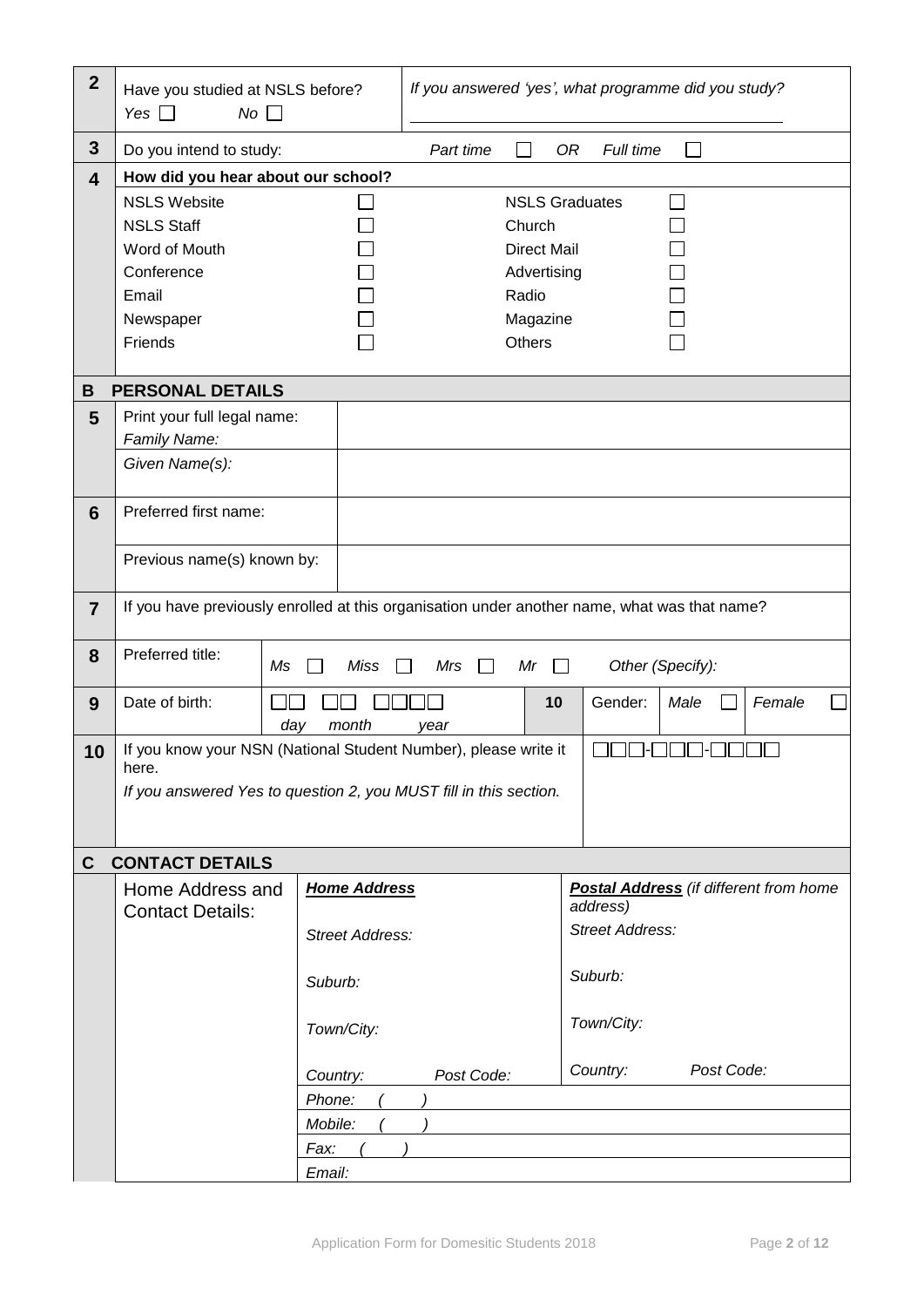|    | <b>Address While</b><br>Studying:<br>Next of Kin:                                                  | Address while Studying (if different from home address):<br>Street Address:<br>Suburb:<br>Town/City:<br>Country:<br>Phone:<br>Fax:<br>Name:                                                                                                                                                                                                                                                                                                                                                                                                                                                                                                                                                                                                                                                                                                                                                                                                                                                                                                                                                             | Post Code:<br>Mobile:<br>Email:<br>Address:                                                                                                                                                                                                                                                                                                                                                                                                                                   |
|----|----------------------------------------------------------------------------------------------------|---------------------------------------------------------------------------------------------------------------------------------------------------------------------------------------------------------------------------------------------------------------------------------------------------------------------------------------------------------------------------------------------------------------------------------------------------------------------------------------------------------------------------------------------------------------------------------------------------------------------------------------------------------------------------------------------------------------------------------------------------------------------------------------------------------------------------------------------------------------------------------------------------------------------------------------------------------------------------------------------------------------------------------------------------------------------------------------------------------|-------------------------------------------------------------------------------------------------------------------------------------------------------------------------------------------------------------------------------------------------------------------------------------------------------------------------------------------------------------------------------------------------------------------------------------------------------------------------------|
|    |                                                                                                    | Relationship to you:                                                                                                                                                                                                                                                                                                                                                                                                                                                                                                                                                                                                                                                                                                                                                                                                                                                                                                                                                                                                                                                                                    |                                                                                                                                                                                                                                                                                                                                                                                                                                                                               |
|    |                                                                                                    | Phone: $( )$                                                                                                                                                                                                                                                                                                                                                                                                                                                                                                                                                                                                                                                                                                                                                                                                                                                                                                                                                                                                                                                                                            | Email:                                                                                                                                                                                                                                                                                                                                                                                                                                                                        |
| 11 | Citizenship and<br>Residency:<br>You may need to supply<br>evidence of residence or<br>citizenship | Tick the box which best describes your citizenship:<br><b>New Zealand Citizen</b><br><b>Australian Citizen</b><br>Other<br>If "Other", Please specify your Country of Citizenship.<br>passport used to enter New Zealand.)<br>Country of Citizenship: _______<br><b>New Zealand Permanent Resident</b><br><b>New Zealand or overseas?</b><br>In New Zealand<br>Overseas<br>Please also specify your fee/assistance status.<br><b>Domestic Student</b><br><b>NZAID Student</b><br>International Fee-Paying Student (including people on current<br>work visa)<br>Student on a recognised exchange scheme<br>Foreign Research Based Post-Graduate<br>Visiting military personnel, diplomatic staff or family, persons<br>associated with Antarctic Programme<br>International On-Shore PhD student<br>International student doing ITO off-job training<br>Refugee or protected person whose application for residence is<br>being processed OR a person who has made a claim to be<br>recognised as a refugee or protected person and holds a valid<br>temporary visa.<br>studying in this qualification. | <b>NZL</b><br>AUS<br>(For students with dual citizenship, specify the country of citizenship of the<br>Tick the box if you have New Zealand Permanent Residency Status:<br><b>NZP</b><br>During your time studying in this qualification will you be resident in<br>00<br>01<br>03<br>04<br>06<br>08<br>09<br>12<br>13<br>Note: 00 for NZL, NZ Permanent Resident and AUS students, but only if NZ<br>Permanent Residents and AUS students are resident in NZ during the time |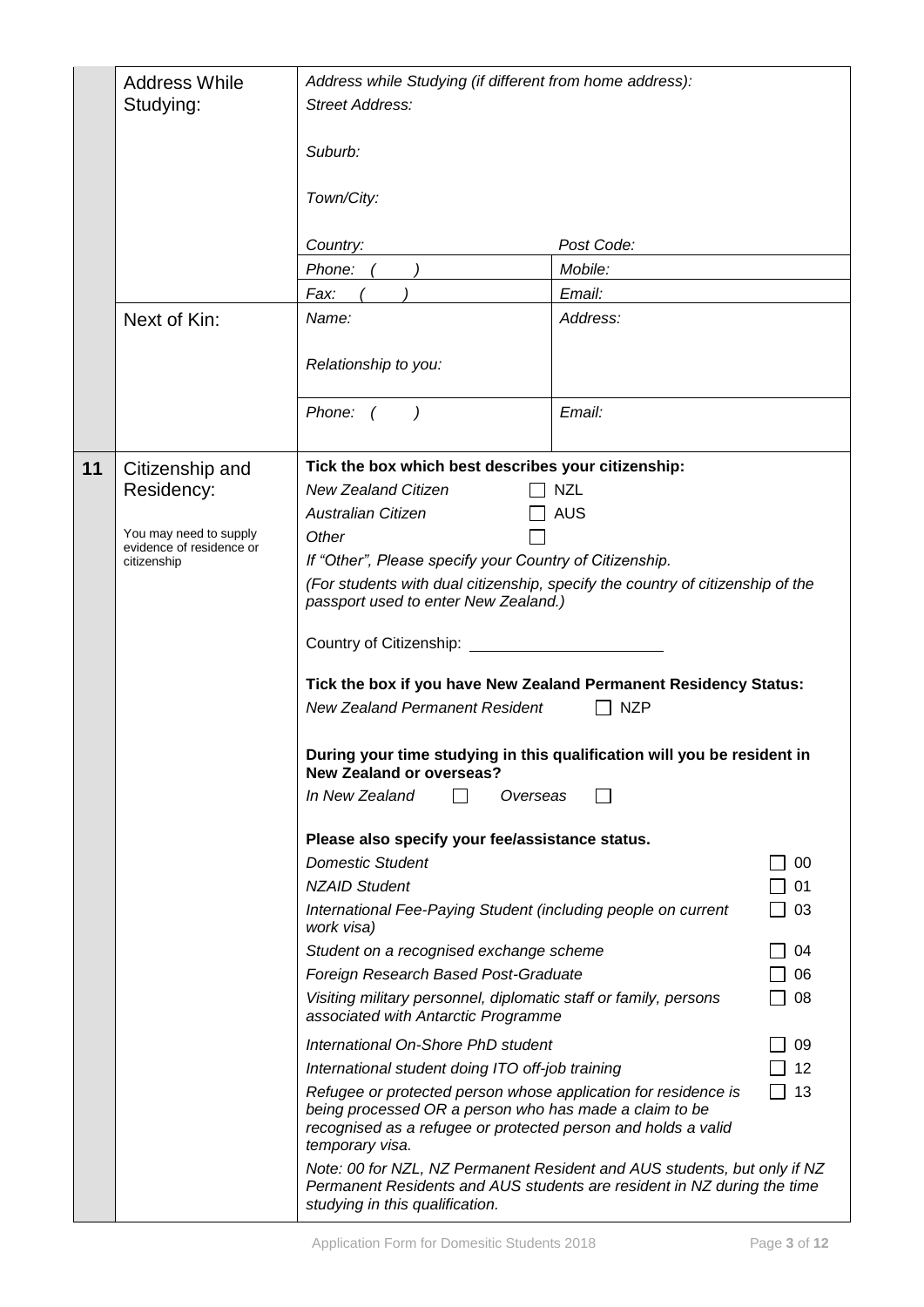| 12 | Ethnicity:                           | NZ European/Pakeha                                                          |      | 111                   | Filipino                                                                      | 411 |
|----|--------------------------------------|-----------------------------------------------------------------------------|------|-----------------------|-------------------------------------------------------------------------------|-----|
|    | What ethnic                          | New Zealand Māori                                                           |      | 211                   | Cambodian                                                                     | 412 |
|    | group(s) do you                      | Samoan                                                                      |      | 311                   | Vietnamese                                                                    | 413 |
|    | belong to?                           | Cook Island Māori                                                           |      | 321                   | Other Southeast Asian <sup>1</sup> 414                                        |     |
|    |                                      | Tongan                                                                      |      | 331                   | Chinese                                                                       | 421 |
|    | You may tick up to three             | Niue                                                                        |      | 341                   | Indian                                                                        | 431 |
|    | boxes, which apply to you.           | <b>Tokelauen</b>                                                            |      | 351                   | Sri Lankan                                                                    | 441 |
|    |                                      | Fijian                                                                      |      | 361                   | Japanese                                                                      | 442 |
|    |                                      | <b>Other Pacific Peoples</b>                                                |      | 371                   | Korean                                                                        | 443 |
|    |                                      | British/Irish                                                               |      | 121                   | Other Asian                                                                   | 444 |
|    |                                      | Dutch                                                                       |      | 122                   | Middle Eastern                                                                | 511 |
|    |                                      | Greek                                                                       |      | 123                   | Latin American                                                                | 521 |
|    |                                      | Polish                                                                      |      | 124                   | African                                                                       | 531 |
|    |                                      | South Slav                                                                  |      | 125                   | Other                                                                         | 611 |
|    |                                      | Italian                                                                     |      | 126                   | <b>Not Stated</b>                                                             | 999 |
|    |                                      | German                                                                      |      | 127                   | Australian                                                                    | 128 |
|    |                                      | Other European                                                              |      | 129                   |                                                                               |     |
|    |                                      |                                                                             |      |                       |                                                                               |     |
|    |                                      | Asian", "Other Asian" or "Other".                                           |      |                       | Please specify if "Other Pacific Peoples", "Other European", "Other Southeast |     |
|    |                                      |                                                                             |      |                       |                                                                               |     |
|    |                                      |                                                                             |      |                       |                                                                               |     |
| 13 | lwi:                                 |                                                                             | lwi: |                       |                                                                               |     |
|    |                                      |                                                                             |      | Rohe (Iwi home area): |                                                                               |     |
|    |                                      | If you identified as New Zealand<br>Māori in question 13, what is the       |      |                       |                                                                               |     |
|    | name of your lwi?                    |                                                                             | Iwi: |                       |                                                                               |     |
|    |                                      |                                                                             |      | Rohe (Iwi home area): |                                                                               |     |
|    |                                      | You may enter more than one lwi. If you do not know                         |      |                       |                                                                               |     |
|    | your Iwi, please enter 'Don't Know'. |                                                                             | lwi: |                       |                                                                               |     |
|    |                                      |                                                                             |      | Rohe (Iwi home area): |                                                                               |     |
|    |                                      |                                                                             |      |                       |                                                                               |     |
| 14 | Prior activity:                      | What was your MAIN activity or occupation in New Zealand at 1 October 2017? |      |                       |                                                                               |     |
|    |                                      | You may tick only one box.                                                  |      |                       |                                                                               |     |
|    |                                      |                                                                             |      |                       |                                                                               |     |
|    |                                      | Secondary school<br>student                                                 | 01   | (excluding retired)   | Non-employed or beneficiary                                                   | 02  |
|    |                                      |                                                                             |      |                       |                                                                               |     |
|    |                                      | Wage or salary                                                              | 03   | Self-employed         |                                                                               | 04  |
|    |                                      | worker                                                                      |      |                       |                                                                               |     |
|    |                                      |                                                                             |      |                       |                                                                               |     |
|    |                                      | University student                                                          | 05   | Polytechnic student   |                                                                               | 06  |
|    |                                      |                                                                             |      |                       |                                                                               |     |
|    |                                      | House-person or                                                             | 08   |                       | Overseas (irrespective of                                                     | 09  |
|    |                                      | retired                                                                     |      | occupation)           |                                                                               |     |
|    |                                      | <b>Private Training</b><br>Establishment                                    | 11   | Wānanga student       |                                                                               | 12  |
|    |                                      | student                                                                     |      |                       |                                                                               |     |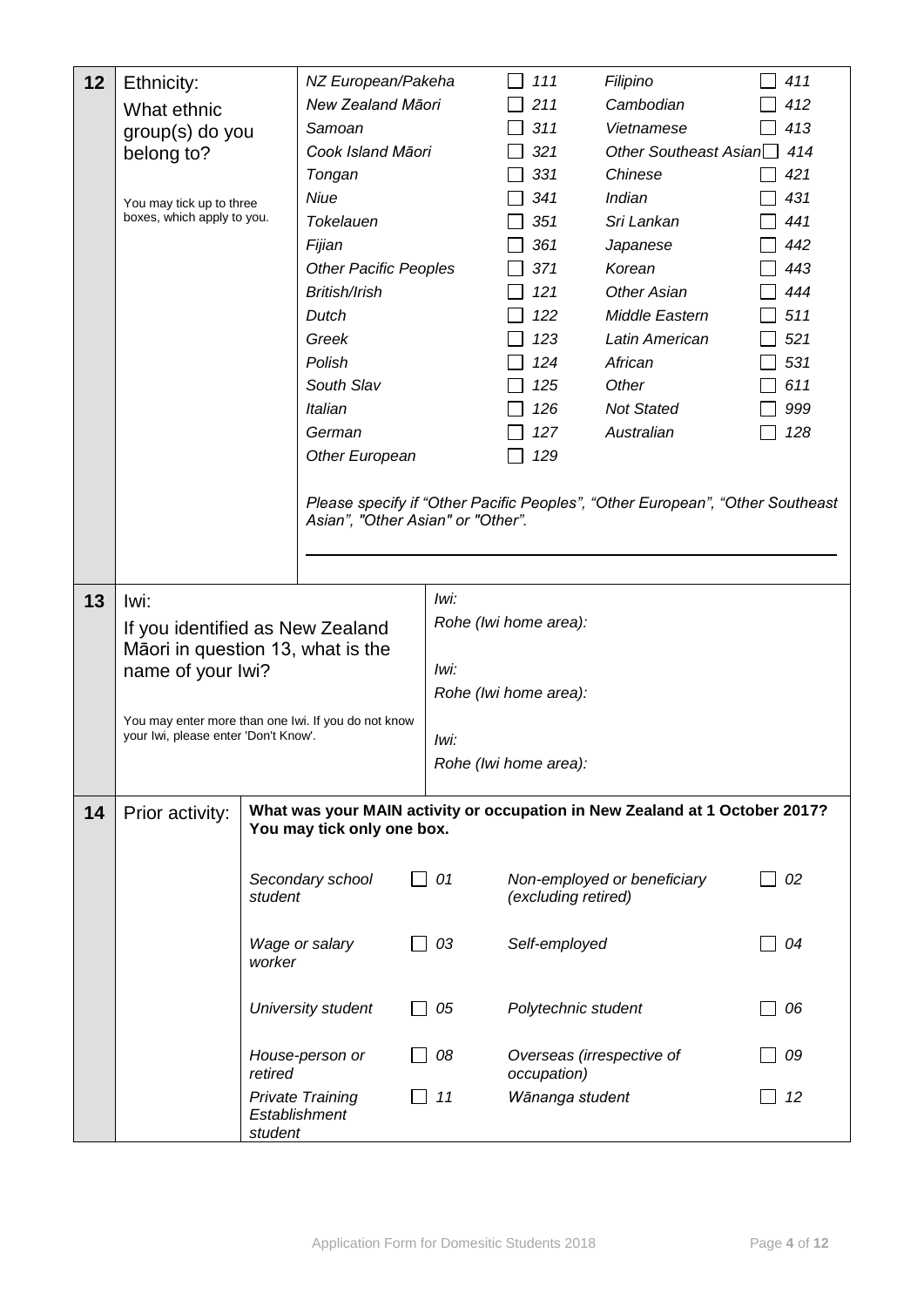| 15 | <sup>1</sup> Disability:<br>confidential.                                      | Do you live with the effects of significant injury, long<br>term illness, or disability? The information you supply is<br>If yes, how would you describe your impairment,<br>disability or long term medical condition. | Yes         | No      |                                     |
|----|--------------------------------------------------------------------------------|-------------------------------------------------------------------------------------------------------------------------------------------------------------------------------------------------------------------------|-------------|---------|-------------------------------------|
|    | <b>Specific Learning Needs:</b><br>confidential.<br>needs:                     | Do you have any specific learning needs that you wish<br>to advise us of? The information you provide is<br>If yes, how would you describe your specific learning                                                       | Yes         | No      |                                     |
| D  | <b>ACADEMIC INFORMATION</b>                                                    |                                                                                                                                                                                                                         |             |         |                                     |
| 16 | Secondary<br><b>Studies</b><br>(High School):                                  | Highest<br>Qualification                                                                                                                                                                                                | Institution | Country | Date Started:<br>Date<br>Completed: |
| 17 | <b>Tertiary</b><br><b>Studies</b><br>(College,<br>University,<br>Polytechnic): | Highest<br>Qualification                                                                                                                                                                                                | Institution | Country | Date Started:<br>Date<br>Completed: |

Application Form for Domesitic Students 2018 Page **5** of **12** 1 <sup>1</sup> The completion of this section is not compulsory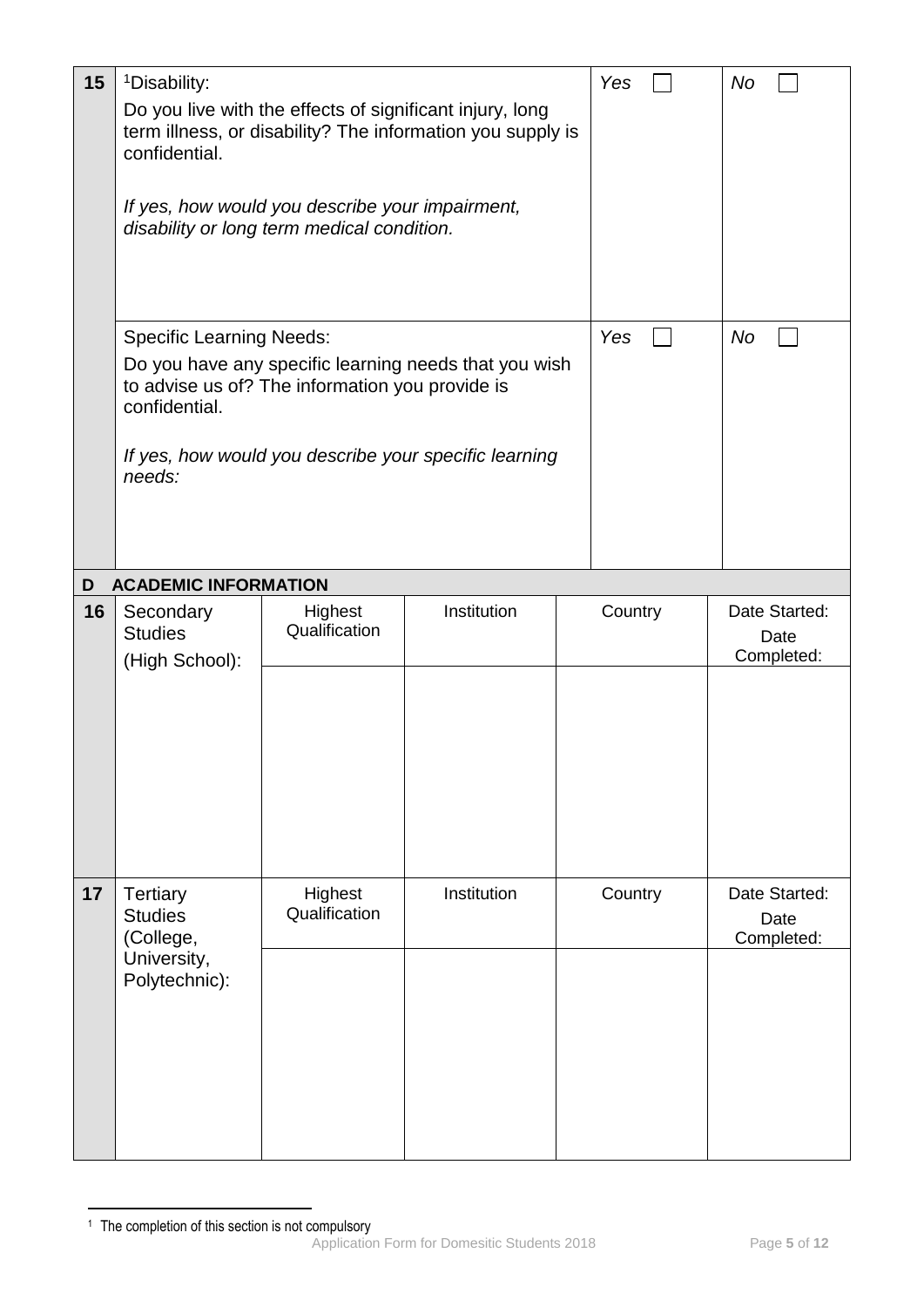| 18 | English<br>Proficiency            | Do you speak a language other than English at home? No $\square$<br>Yes |                                                   |                                                                                                             |                                        |  |  |
|----|-----------------------------------|-------------------------------------------------------------------------|---------------------------------------------------|-------------------------------------------------------------------------------------------------------------|----------------------------------------|--|--|
|    |                                   |                                                                         | Is English your first language? No <sup>*</sup> □ | Yes<br>*If English is not your first language, you may be required to complete an English Proficiency Test. |                                        |  |  |
|    |                                   |                                                                         | of the Test results.                              | If you have completed an English Proficiency Test please included a certified copy                          |                                        |  |  |
|    |                                   |                                                                         |                                                   |                                                                                                             |                                        |  |  |
|    |                                   |                                                                         |                                                   |                                                                                                             |                                        |  |  |
|    |                                   |                                                                         | Test scores:                                      |                                                                                                             |                                        |  |  |
| E  | <b>WORK BACKGROUND EXPERIENCE</b> |                                                                         |                                                   |                                                                                                             |                                        |  |  |
| 19 | <b>Company Name</b>               |                                                                         | <b>Title</b>                                      | Position                                                                                                    | <b>Employment Date:</b><br>$From - To$ |  |  |
|    |                                   |                                                                         |                                                   |                                                                                                             |                                        |  |  |
|    |                                   |                                                                         |                                                   |                                                                                                             |                                        |  |  |
|    |                                   |                                                                         |                                                   |                                                                                                             |                                        |  |  |
|    |                                   |                                                                         |                                                   |                                                                                                             |                                        |  |  |
|    |                                   |                                                                         |                                                   |                                                                                                             |                                        |  |  |
|    |                                   |                                                                         |                                                   |                                                                                                             |                                        |  |  |
|    |                                   |                                                                         |                                                   |                                                                                                             |                                        |  |  |
|    |                                   |                                                                         |                                                   |                                                                                                             |                                        |  |  |
|    |                                   |                                                                         |                                                   |                                                                                                             |                                        |  |  |
|    |                                   |                                                                         |                                                   |                                                                                                             |                                        |  |  |
|    |                                   |                                                                         |                                                   |                                                                                                             |                                        |  |  |
|    |                                   |                                                                         |                                                   |                                                                                                             |                                        |  |  |
|    |                                   |                                                                         |                                                   |                                                                                                             |                                        |  |  |
|    |                                   |                                                                         |                                                   |                                                                                                             |                                        |  |  |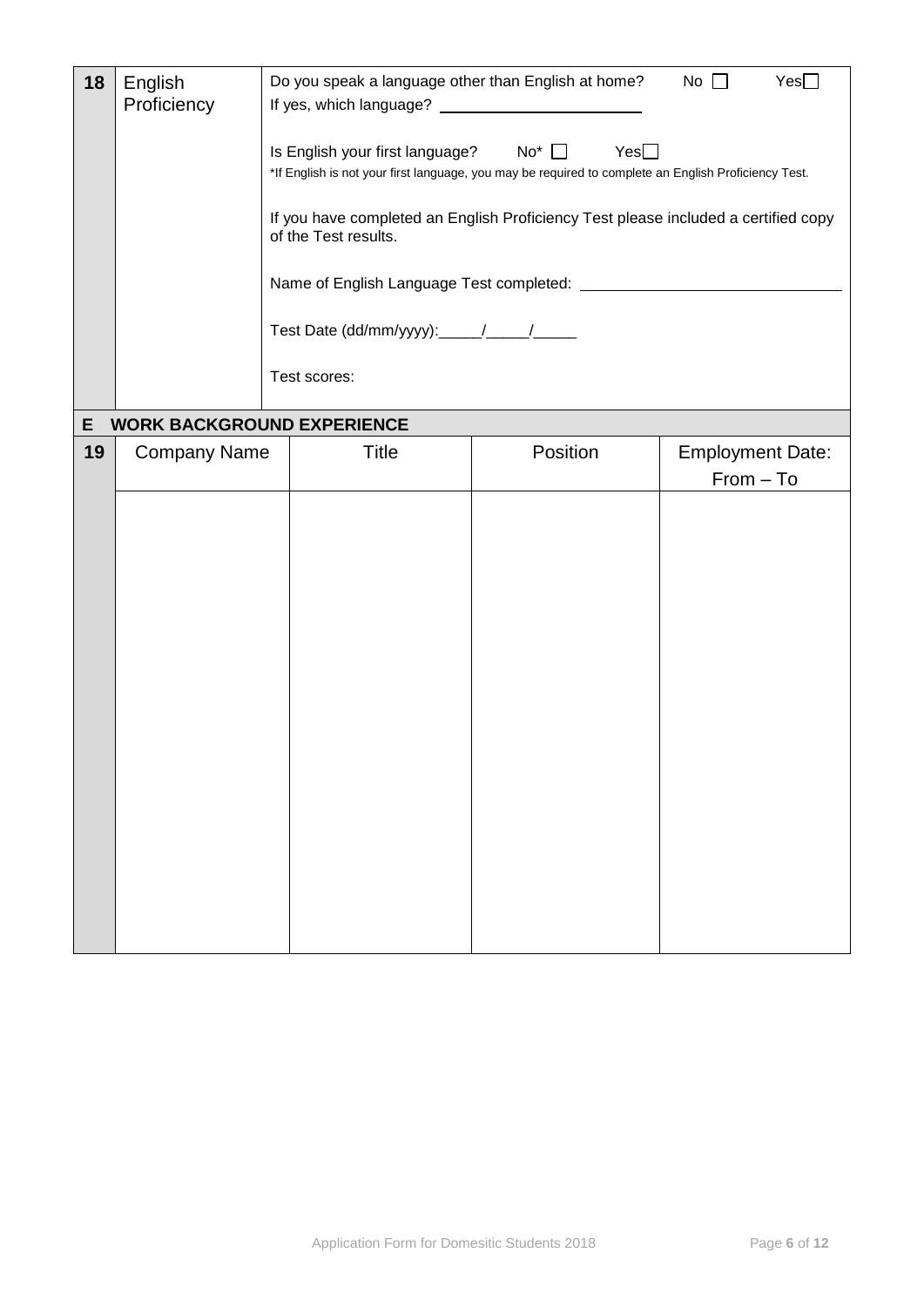| F  | <b>IRD NUMBER COLLECTION FOR STUDENT LOAN INTEREST WRITE-OFF</b>                                                                                                                                                                                                                                                                  |  |  |  |  |  |  |  |  |
|----|-----------------------------------------------------------------------------------------------------------------------------------------------------------------------------------------------------------------------------------------------------------------------------------------------------------------------------------|--|--|--|--|--|--|--|--|
| 20 | Do you currently have or will you have a Student Loan this year?                                                                                                                                                                                                                                                                  |  |  |  |  |  |  |  |  |
|    | - No - please go to the next section                                                                                                                                                                                                                                                                                              |  |  |  |  |  |  |  |  |
|    | - Yes - please insert your IRD number (see notes for more information on interest write-off)                                                                                                                                                                                                                                      |  |  |  |  |  |  |  |  |
|    |                                                                                                                                                                                                                                                                                                                                   |  |  |  |  |  |  |  |  |
|    | Interest Free Student Loans and other Interest Write-offs                                                                                                                                                                                                                                                                         |  |  |  |  |  |  |  |  |
|    | On 1 April 2006, legislation was introduced to make student loans interest free for borrowers living in<br>New Zealand.                                                                                                                                                                                                           |  |  |  |  |  |  |  |  |
|    | Completing your IRD number is voluntary. This is requested so the Ministry of Education can share<br>information with IRD regarding Student enrolments. If you choose to provide your IRD number on the<br>enrolment form this will be included with your enrolment details and will be reported to the Ministry of<br>Education. |  |  |  |  |  |  |  |  |
|    | For more information on interest free student loans, visit www.ird.govt.nz/studentloans.                                                                                                                                                                                                                                          |  |  |  |  |  |  |  |  |
| 21 | <b>Conviction</b>                                                                                                                                                                                                                                                                                                                 |  |  |  |  |  |  |  |  |
|    | Do you have any criminal convictions or pending criminal charges? Yes $\Box$<br>No<br>(this does not include traffic related offences, other than those for drunk driving)                                                                                                                                                        |  |  |  |  |  |  |  |  |
|    | If you ticked yes to the question please provide details below:                                                                                                                                                                                                                                                                   |  |  |  |  |  |  |  |  |
|    | *The information you provide is confidential.                                                                                                                                                                                                                                                                                     |  |  |  |  |  |  |  |  |
|    | *This information is collected for the purpose of assessing your suitability for entering a teacher<br>education programme.                                                                                                                                                                                                       |  |  |  |  |  |  |  |  |
|    | *A police check will be conducted as part of your induction onto the TESOL programme.                                                                                                                                                                                                                                             |  |  |  |  |  |  |  |  |
| 22 | Please supply two referees' name and phone number.                                                                                                                                                                                                                                                                                |  |  |  |  |  |  |  |  |
|    | Please note that these referees cannot be family members.                                                                                                                                                                                                                                                                         |  |  |  |  |  |  |  |  |
|    | (For NZCLT Programme only)                                                                                                                                                                                                                                                                                                        |  |  |  |  |  |  |  |  |
|    |                                                                                                                                                                                                                                                                                                                                   |  |  |  |  |  |  |  |  |
|    |                                                                                                                                                                                                                                                                                                                                   |  |  |  |  |  |  |  |  |
|    |                                                                                                                                                                                                                                                                                                                                   |  |  |  |  |  |  |  |  |
|    |                                                                                                                                                                                                                                                                                                                                   |  |  |  |  |  |  |  |  |
|    |                                                                                                                                                                                                                                                                                                                                   |  |  |  |  |  |  |  |  |
|    |                                                                                                                                                                                                                                                                                                                                   |  |  |  |  |  |  |  |  |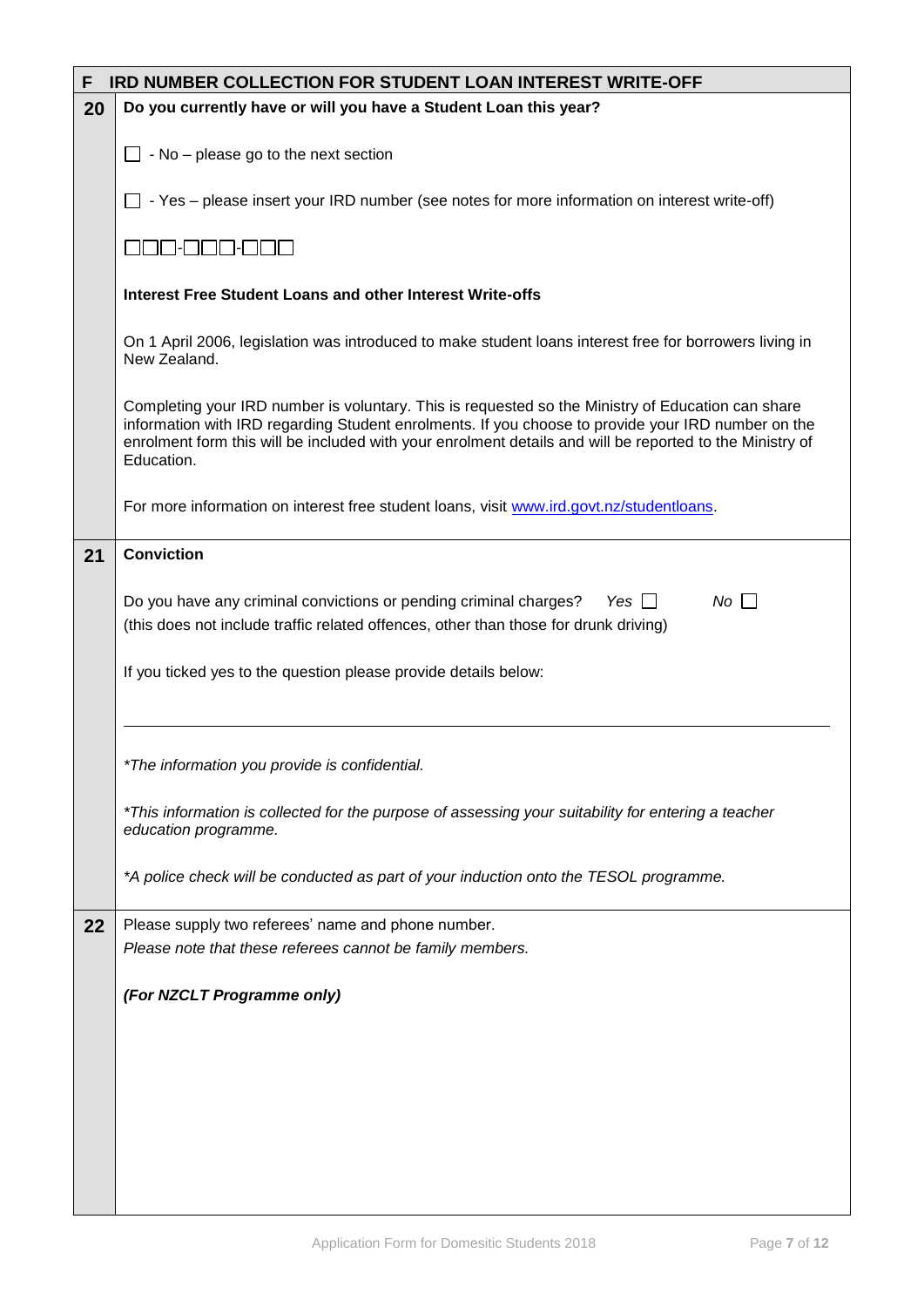| 23 | WHAT ARE YOUR CAREER INTENTIONS AND GOALS?                                                |
|----|-------------------------------------------------------------------------------------------|
|    |                                                                                           |
|    |                                                                                           |
| 24 | WHAT ARE YOUR IMMEDIATE PLANS AFTER YOU HAVE COMPLETED THIS<br><b>PROGRAMME OF STUDY?</b> |
|    |                                                                                           |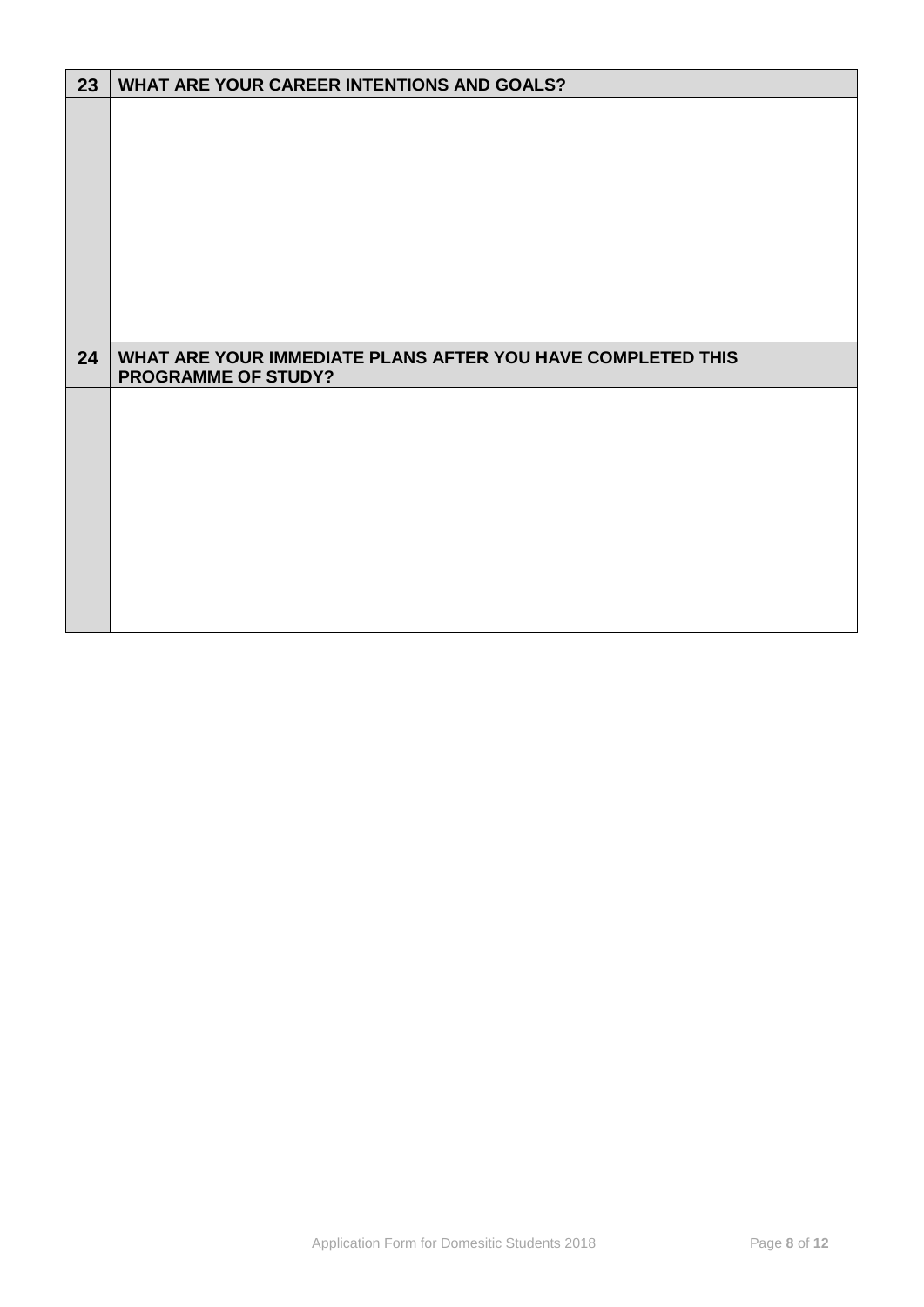| G  | <b>DOCUMENTATION</b>                                                                                                                                                                                                                                                                                                                                                                                                                                                                                                                                                                                                                                                                               |  |  |  |  |  |  |  |  |
|----|----------------------------------------------------------------------------------------------------------------------------------------------------------------------------------------------------------------------------------------------------------------------------------------------------------------------------------------------------------------------------------------------------------------------------------------------------------------------------------------------------------------------------------------------------------------------------------------------------------------------------------------------------------------------------------------------------|--|--|--|--|--|--|--|--|
| 25 | To qualify as a <b>domestic student</b> , and so be entitled to the Government tuition subsidy, you must be a<br>citizen of New Zealand (including students from the Cook Islands, Tokelau, or Niue who have New<br>Zealand citizenship) or a permanent resident of New Zealand or a citizen or permanent resident of<br>Australia residing in New Zealand. You must provide evidence of citizenship or permanent residency and<br>to do so you must produce one of the following:                                                                                                                                                                                                                 |  |  |  |  |  |  |  |  |
|    | Birth certificate with place of birth stated as New Zealand, Cook Islands, Tokelau, or Niue.<br>٠<br>New Zealand passport.<br>٠<br>A statement of Whakapapa, including date of birth, countersigned by a kaumatua.<br>٠<br>Certificate of citizenship or letter of confirmation.<br>٠<br>Overseas passport with residency stamp.<br>٠                                                                                                                                                                                                                                                                                                                                                              |  |  |  |  |  |  |  |  |
|    | You can bring the original documentation to the enrolment desk, alternatively please provide a certified<br>copy. This means a photocopy of your original document, signed as being a true and accurate copy by a<br>Justice of the Peace (JP), Barrister or Solicitor, Notary Public, Court Register or Deputy Registrar,<br>Member of Parliament, Land Transport New Zealand, Public trust, or local authority employee designated<br>for this purpose. When a learner is in a remote community and unable to access a person listed in the<br>Oaths and Declarations Act, a member of the New Zealand Police, school principal, minister of religion, or<br>general practitioner is acceptable. |  |  |  |  |  |  |  |  |
|    | International students must bring their passport with them when they enrol.                                                                                                                                                                                                                                                                                                                                                                                                                                                                                                                                                                                                                        |  |  |  |  |  |  |  |  |
|    | Please note that your name, date of birth and residency as entered on this enrolment will be included in<br>the National Student Index, and will be used in an Authorised Information Matching programme with the<br>New Zealand Birth Register. For further information on National Student Index please see:<br>http://www.minedu.govt.nz/NZEducation/EducationPolicies/TertiaryEducation/ForTertiaryEducationInstituti<br>ons/NationalStudentIndex.aspx                                                                                                                                                                                                                                         |  |  |  |  |  |  |  |  |
|    | Please list here all<br>documents that you have<br>attached to this enrolment<br>form.<br>*Documents should be securely stapled<br>to the back of the form.                                                                                                                                                                                                                                                                                                                                                                                                                                                                                                                                        |  |  |  |  |  |  |  |  |
|    |                                                                                                                                                                                                                                                                                                                                                                                                                                                                                                                                                                                                                                                                                                    |  |  |  |  |  |  |  |  |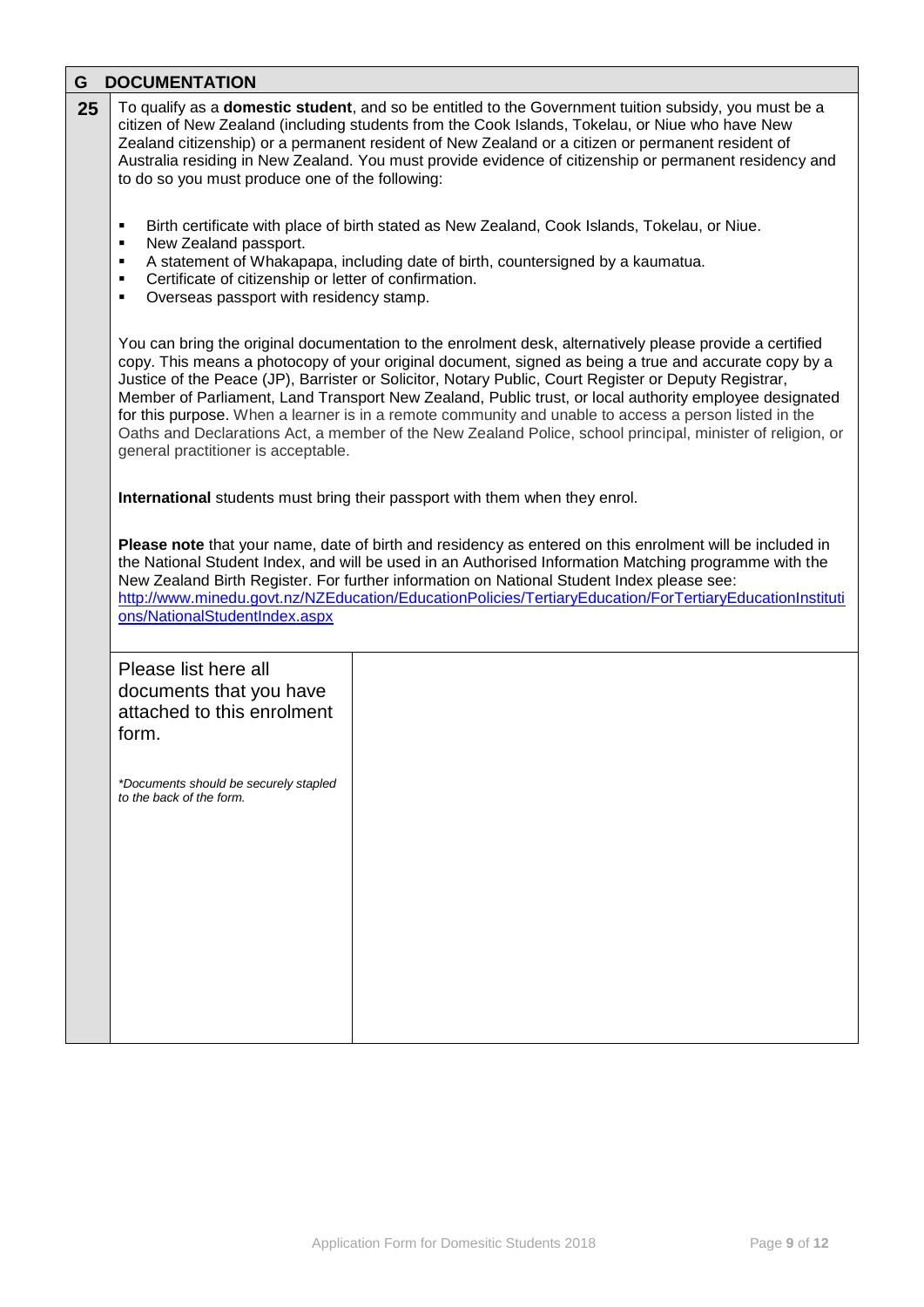| H  | <b>BANK ACCOUNT</b>                                                                                |                                                                                                                                                                                    |  |  |  |  |  |  |
|----|----------------------------------------------------------------------------------------------------|------------------------------------------------------------------------------------------------------------------------------------------------------------------------------------|--|--|--|--|--|--|
| 26 | Please provide details of your bank account for the deposit of items such as Travel<br>Allowances. |                                                                                                                                                                                    |  |  |  |  |  |  |
|    | <b>Branch</b><br>Bank                                                                              | <b>Suffix</b><br><b>Account Number</b>                                                                                                                                             |  |  |  |  |  |  |
|    | Name of Bank:                                                                                      |                                                                                                                                                                                    |  |  |  |  |  |  |
|    | Name of Branch:                                                                                    | Town/City:                                                                                                                                                                         |  |  |  |  |  |  |
|    | <b>PAYMENT DETAILS</b>                                                                             |                                                                                                                                                                                    |  |  |  |  |  |  |
| 27 |                                                                                                    | Please note below your preferred method of payment.                                                                                                                                |  |  |  |  |  |  |
|    | Cash                                                                                               |                                                                                                                                                                                    |  |  |  |  |  |  |
|    | Cheque                                                                                             |                                                                                                                                                                                    |  |  |  |  |  |  |
|    | <b>Direct Credit</b>                                                                               |                                                                                                                                                                                    |  |  |  |  |  |  |
|    | Student Loan                                                                                       |                                                                                                                                                                                    |  |  |  |  |  |  |
|    | Alipay                                                                                             |                                                                                                                                                                                    |  |  |  |  |  |  |
|    | <b>Frist Year Fees Free</b>                                                                        |                                                                                                                                                                                    |  |  |  |  |  |  |
|    | (Please make your cheque payable to 'Public Trust - North Shore Language School')                  |                                                                                                                                                                                    |  |  |  |  |  |  |
|    | Cross Credit, Credit<br>Transfer & RPL                                                             | Do you wish to apply for cross credit, credit transfer?                                                                                                                            |  |  |  |  |  |  |
|    |                                                                                                    | Yes* $\Box$<br>No $\Box$                                                                                                                                                           |  |  |  |  |  |  |
|    |                                                                                                    | *If yes, please attach: 1) Your completed 'Application for Cross Credit, Credit<br>Transfer' form. and 2) Relevant certified copies of transcripts and/or supporting<br>documents. |  |  |  |  |  |  |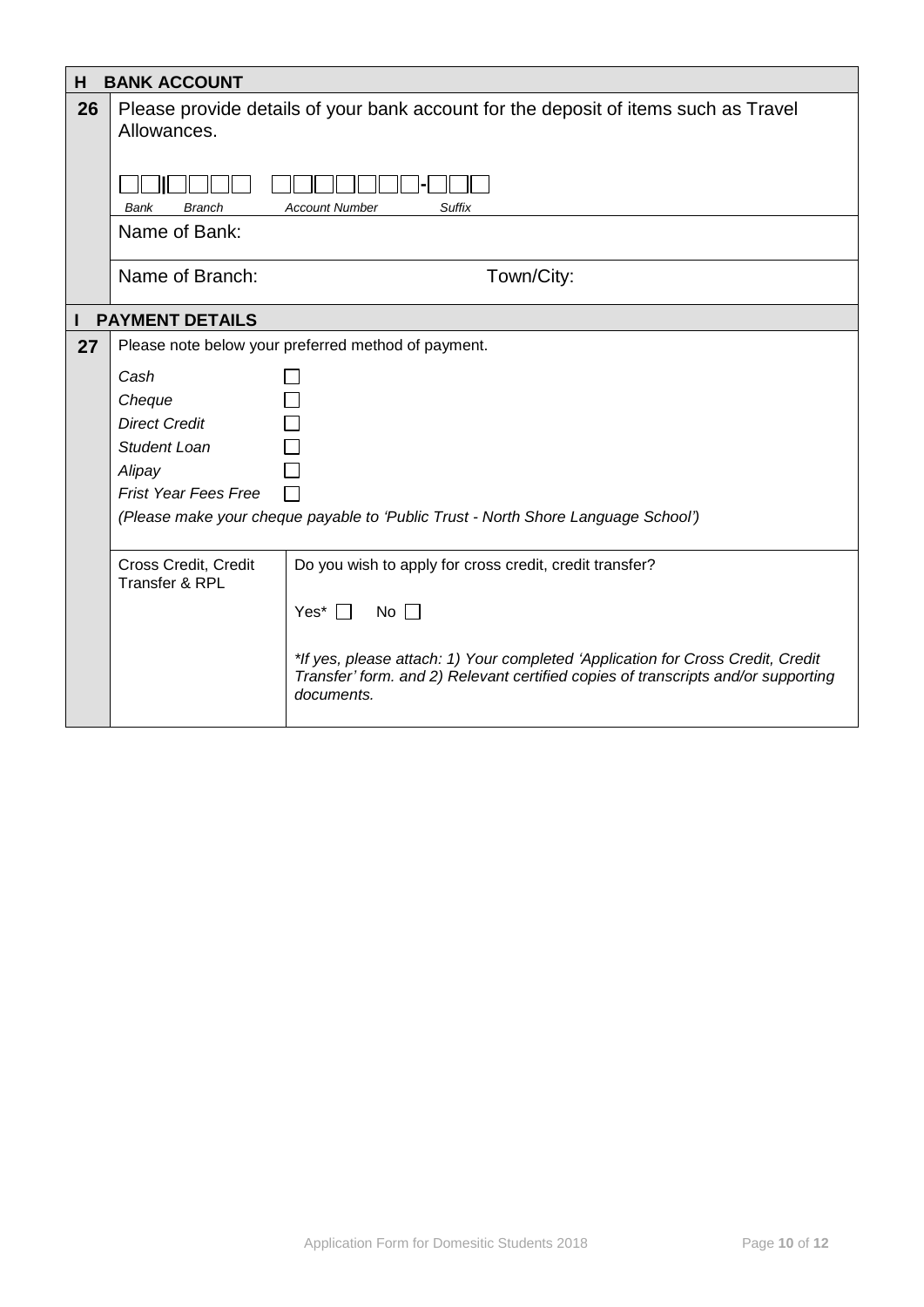**DECLARATION Privacy** – NSLS collects and stores information from this form to: manage the business of NSLS (including internal reporting, administrative processes and selection of scholarship and prize winners)  $\sim$  comply with the requirements of the Education Act 1989 and other legislation<sup>2</sup> relating to maintenance of records Supply information to government agencies and other organisations as set out below. In signing this enrolment form you authorise such disclosure on the understanding that NSLS will observe the conditions governing the release of information, as set out in the Privacy Act 1993, the Education Act 1989 and other relevant legislation. You may see any information held about you and amend any errors in that information. To do so, contact the Enrolments Officer. NB: The Privacy Act came into force on 1 July 1993 with the stated aim of protecting the privacy of natural persons. It requires NSLS to collect, hold, handle, use and disclose personal information in accordance with the twelve information privacy principles in the Act. <http://www.privacy.org.nz/> *Supply of information to government agencies and other organisations* NSLS supplies data collected on this form to government agencies, including: the Ministry of Education the New Zealand Qualifications Authority the Tertiary Education Commission the Ministry of Social Development (in relation to student loans and allowances) and Inland Revenue (student loans) Immigration New Zealand and the Ministry of Business, Innovation and Employment (for those who are not New Zealand citizens or permanent residents) Agencies who support particular students through scholarships, payment of fees or other awards (if you are a recipient of one of these awards). Those agencies use the data collected from tertiary education organisations to: administer the tertiary education system, including allocating funding develop policy advice for government Conduct statistical analysis and research. Your personal details (name, date of birth and residency) as entered on this form will be included in the National Student Index and may be used in an authorised information matching programme with the New Zealand Birth Register. The government agencies above may supply data collected on this form to Statistics New Zealand for the purposes of integrating data with data collected by other government agencies, subject to the provisions of the Statistics Act 1975. Integrated data is used for the production of official statistics, to inform policy advice to government and for research purposes. In handling data supplied by you on this form, the government agencies are required to comply with the provisions of the Privacy Act 1993. When required by law, NSLS releases information to government agencies such as the New Zealand Police, Department of Justice, Ministry of Social Development, and the Accident Compensation Corporation (ACC). Information collected on this form may be supplied to other educational organisations for the purpose of verifying academic records. **Fees** – In signing this enrolment form you undertake to pay all fees as they become due, and to meet any late fees and collection charges associated with debt recovery. NSLS's policy on withdrawal and refund of fees may be obtained from the Enrolments Officer. **Rules** – In signing this enrolment form you undertake to comply with the published rules and policies of NSLS with regard to attendance, academic integrity and progress, conduct and use of information systems. **Declaration –** I declare that to the best of my knowledge all the information supplied on, and with, this enrolment form is true and complete, I agree to abide by the conditions described above, and I consent to the disclosure of personal information as described above. \_\_\_\_\_\_\_\_\_\_\_\_\_\_\_\_\_\_\_\_\_\_\_\_\_\_\_\_\_\_\_\_\_\_\_\_\_\_\_\_\_\_ \_\_\_\_\_\_\_/\_\_\_\_\_\_\_/\_\_\_\_\_\_\_ *Signature Date*

<sup>2</sup> This includes legislation governing the maintenance of official records and for accountability for public funding.

1

Application Form for Domesitic Students 2018 Page **11** of **12**